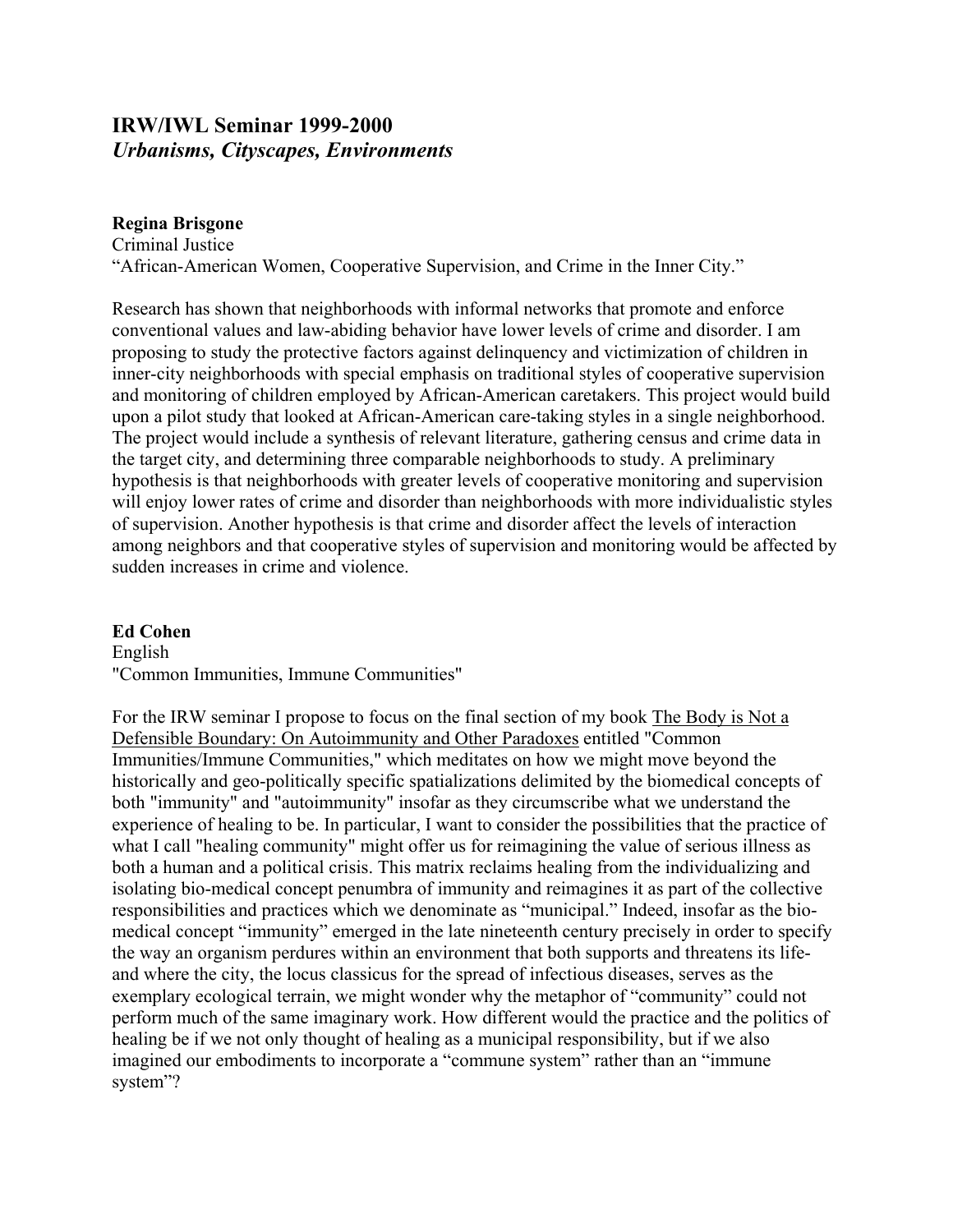#### **Kara Donaldson**

English

"Sexuality, Spectacle, and the Public(izing) Woman: Harriet Beecher Stowe and New York City, 1870-74"

In the 1870s, Harriet Beecher Stowe published two novels examining New York City's women that reflect the large post-war role newspapers had in forming public opinion. Published in her brother Henry Ward Beecher's New York paper the *Christian Union*, Stowe's serials claim that reforming urban society begins in the middle-class woman's home. Maintaining and contesting traditions, Eva Van Arsdale reforms her domestic space, social circle and hopefully, the city. Stowe intervenes in the New York cityscape through two public women who frame Eva's private career: a newspaper woman and a prostitute. Stowe's representation of women's transgression of prescribed urban spaces as spectacle provoked intertextual debates involving readers, Stowe, Beecher, women's rights activists, and newspapermen in many New York papers. By examining Stowe's urban reform philosophy as part of the current debate about women's changing roles in New York City, I provide an analysis of the historical relationships among the women's sphere, women's sexuality, and New York City, the city of late  $19<sup>th</sup>$ -century America.

### **Belinda Edmondson**

English, Rutgers-Newark "Public Spectacles: Caribbean Women and the Politics of Public Performance"

Carnival as a ritual is generally perceived to be a non-political, de-racialized site of cultural interaction among the various ethnicities and classes in the region. For that very reason it provides one of the most useful examples of subtly racialized discourse that is not part of the "official" narrative on race. The purpose of this project is to depart from the internationalized narrative of race that emerges out of postcolonial theory by re-instituting localized or regionalized narratives of race. By this I hope to illustrate how race as a category is produced, not solely by discourse about and between metropole and (ex)colony, but by intra-regional or strictly local discourses as well. The book-length manuscript that I hope will emerge from this project will be interdisciplinary in scope, utilizing literary theory, history, and cultural studies approaches to the material.

## **HEATHER M. FENYK**

City and Regional Planning

"Gender Roles, City Streets, and Transportation Systems: Ritual, Ideology, and Negotiation."

This research proposal has at its core an interest in the shaping of modern gender roles with respect to the tradition of ritual, ideology, and negotiation of city streets and transportation systems. Through a review of literature and available research, I plan to examine how transportation as a tool for moving through public space has become engendered, and how the ideological messages of the design of public roads and transportation systems communicate a gendered construction of space. Additionally, I intend to evaluate the impact of the Disadvantaged Business Enterprise (DBE) program with respect to equal opportunity in transportation contracting markets for women. The culmination of my research will integrate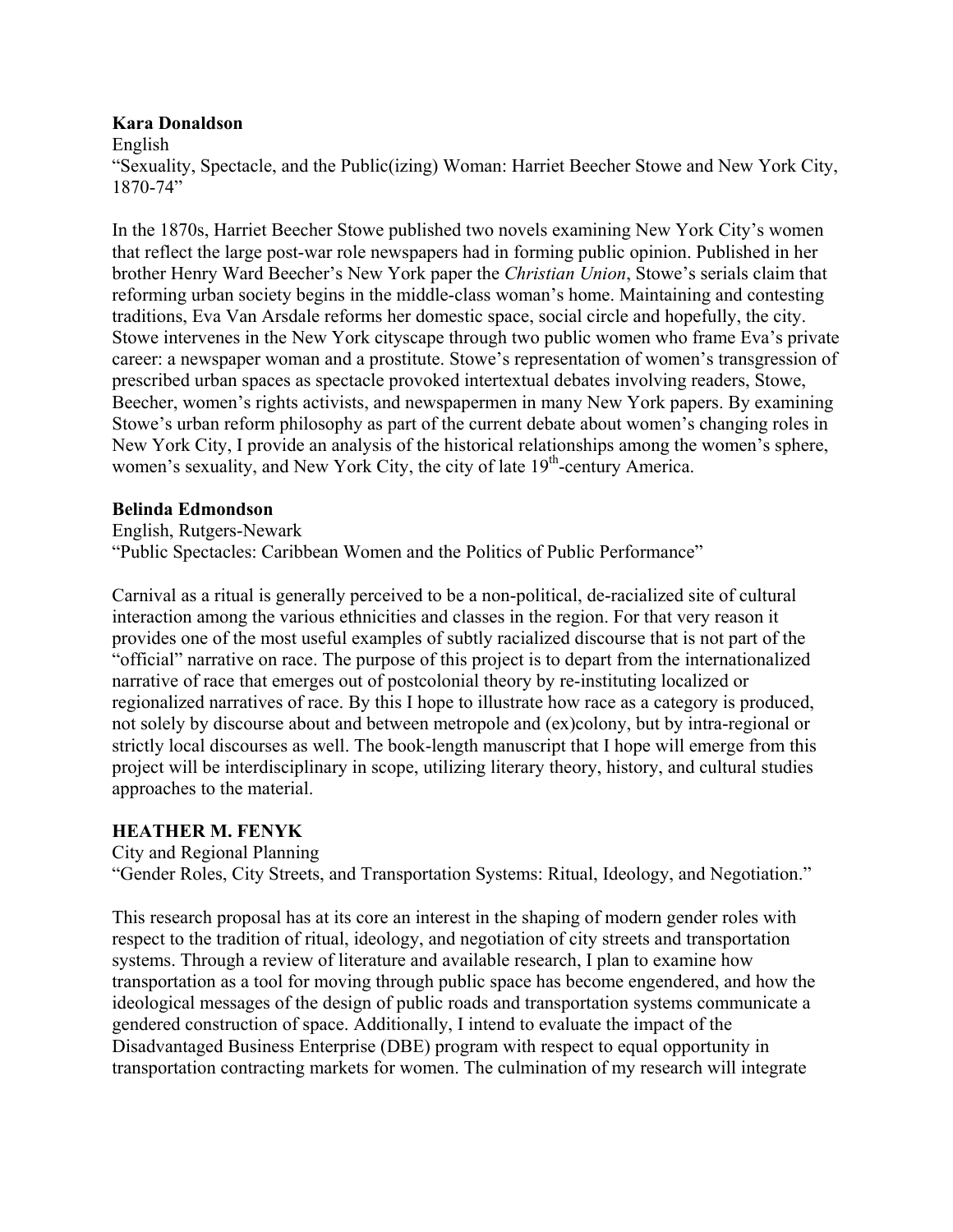these studies in a paper examining the gendered discourse of our city streets and transportation systems.

#### **Leslie Fishbein**

American Studies

"Good Girls/Bad Girls; From Silence to Cacophony: Feminists, Prostitutes, and the Identity Formation in Urban Anti-Vice Crusades"

"Good Girls/Bad Girls" attempts to examine the irony that while both purity crusades and abolitionism precipitated women's emergence from the domestic sphere into the public arena as reformers and launched the first wave of feminism, it was civil rights but not antiprostitution work that was critical to the founding of the second wave, and the failure to deal forthrightly with prostitution and its allied issues became one of the notable silences of the second wave feminism. By its ethnic, racial, and cultural diversity, the city confounded reformers who viewed the world through the prism of polarity between true women and their fallen sisters since within working-class culture, "charity girls"—those who traded their sexual favors for treats by men and even occasional prostitutes might have little difficulty in entering marriage and leading respectable lives afterward. My project would address the issues that rendered modern feminist concerns with prostitution far more problematic than those of their predecessors, particularly the absence of a teleological reform like the eradication of prostitution in the second wave, including the blurring of the distinction between true women and the fallen sisters, the discord over whether prostitution was simply a form of patriarchal oppression or whether some women might be empowered by controlling their own sexuality for commercial ends, and prostitutes' resistance against their status as victims and their increasing assertion of an identity autonomous of the one constructed by feminist reformers and would consider the possibility that this failure led to the waning of the feminist impulse and the rise of postfeminism.

#### **Jennifer Jones**

History and Women Studies

"Terese's Enlightenment: Women in the Shadows of the Parisian Public Sphere"

I intend to pursue a social history of the women who, like Terese Le Vasseur, Jean-Jacques Rousseau's companion and wife, lived on the margins of the Enlightenment. Some of these women were prostitutes, some "kept women," and others wives. They provided their lovers with petty loans, served as drinking and dining companions, and mothered their children. Ultimately, I intend to tie the social history of this group of urban women back to the new cultural history of the Enlightenment, asking how the dissonance between these two worlds shape the gendered assumptions that stood at the heart of the philosophe's attempt to remake love, marriage, and women's place in the world.

**Samira Kawash** 

English "Palestinian Placelessness: Geography, Postcoloniality, Nation, and Body." *No abstract*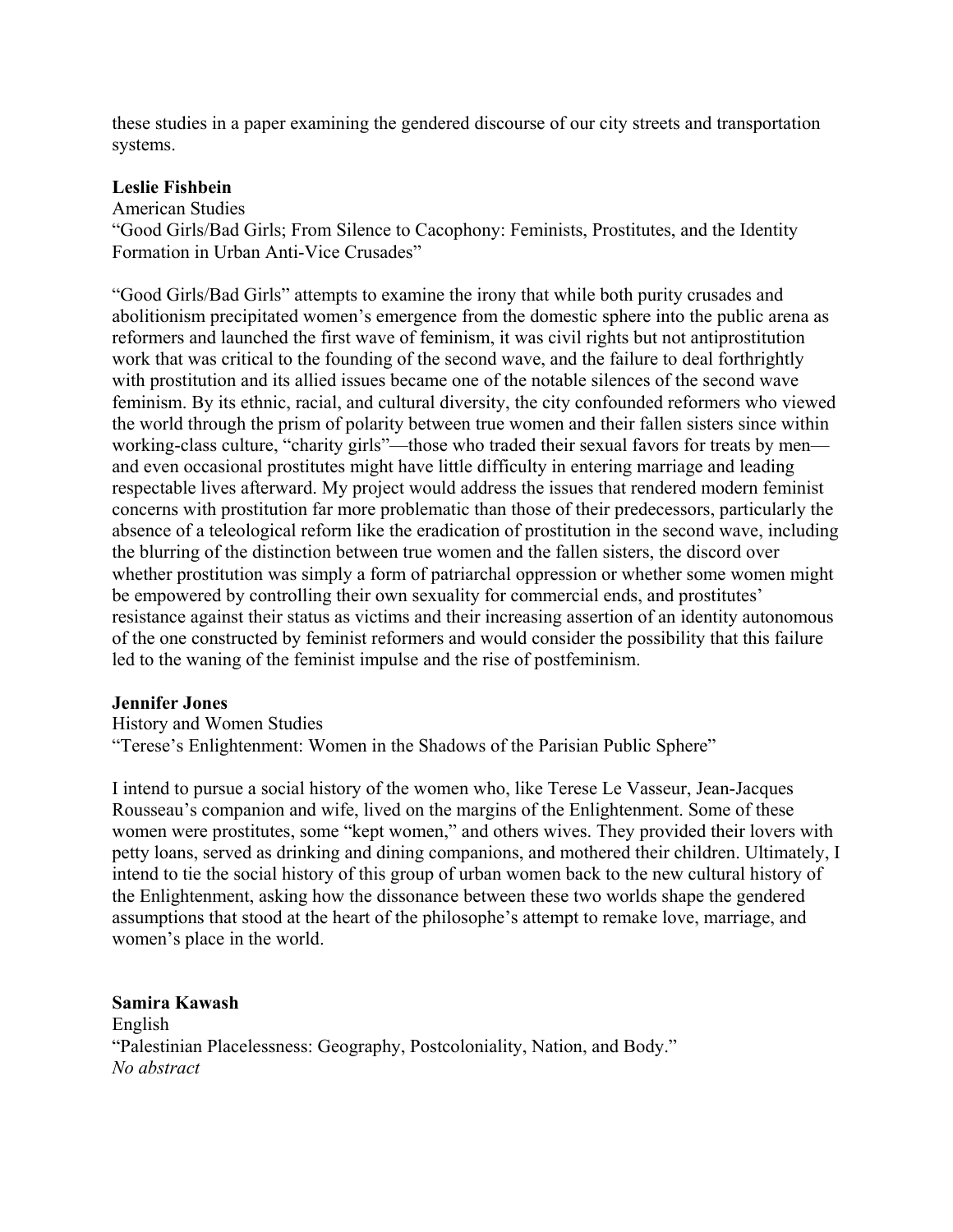#### **Anne Manuel**

Political Science

 "Founding the Moral American City: Work Requirements, Race, and Gender in Seventeenth-Century Boston and Twentieth-Century New York"

My project brings together data from two chapters of my dissertation in a new way. I plan to look at the Protestant work ethic, race and gender ideology in the context of two efforts to found or re-found an explicitly moralized American city: John Winthrop's Boston (beginning in 1630) and Rudolph Giuliani's New York (beginning in 1992). The two cases reveal many similarities in Winthrop and Giuliani's understanding of their role as founders of cities, their dream of a transparent and morally pure city, their thinking on race, gender, and ethnic differences, and their views on work as it is linked to moralism, race, and gender with an urban context. Winthrop and Giuliani both governed cities that designed and enacted work requirements for a portion of the population—Native Americans in Boston and poor single parents in New York. Looking at these two cases will allow me to explore claims about the tenacity and evolution of ideology on work and idleness as it is produced through, and used to ground, ethnic, racial, class, and gender differences. These two cases will also allow me to explore what happens when work and difference ideology is linked to a city that is figured as a site ripe for moral redemption.

#### **LESLIE McCall**

Sociology and Women's Studies "New Directions in the Study of Regional Inequality"

My research has been centrally concerned with issues related to regionally situated inequalities, specifically the local sources of gender, racial, and class inequality in regions defined by different histories of economic restructuring, including both urban and non-urban areas in the U.S. I am particularly interested in "complex" regional economics which combine characteristics which, up until this point. I have studied only as isolated aspects of individual cities. An example of such a city/region would be Silicon Valley and the greater San Francisco metropolitan area, an area flush with high-technology activity in the global services and manufacturing industries, new forms of casualized employment, and immigrant workers. There's been no research on the full and changing structure of inequality in this bedrock of high-tech development, let alone a more focused analysis of the changing fortunes of less educated and college-/technology-educated women workers of various racial and immigrant backgrounds, and yet the prevailing neoclassical explanation of rising inequality is technological change. For this seminar, I will either produce an in-depth case study of Silicon Valley or use my empirical research as the basis for thinking about new feminist methodological approaches to the study of macro and structural phenomena, such as issues of redistribution and social inequality in addition to feminist approaches to the politics of rising class and racial inequality in the U.S.

#### **Lisa Servon**

Urban Planning & Policy Development

"Information Technology and Poor Urban Women: Examining the Question of Access through a Gendered Lens"